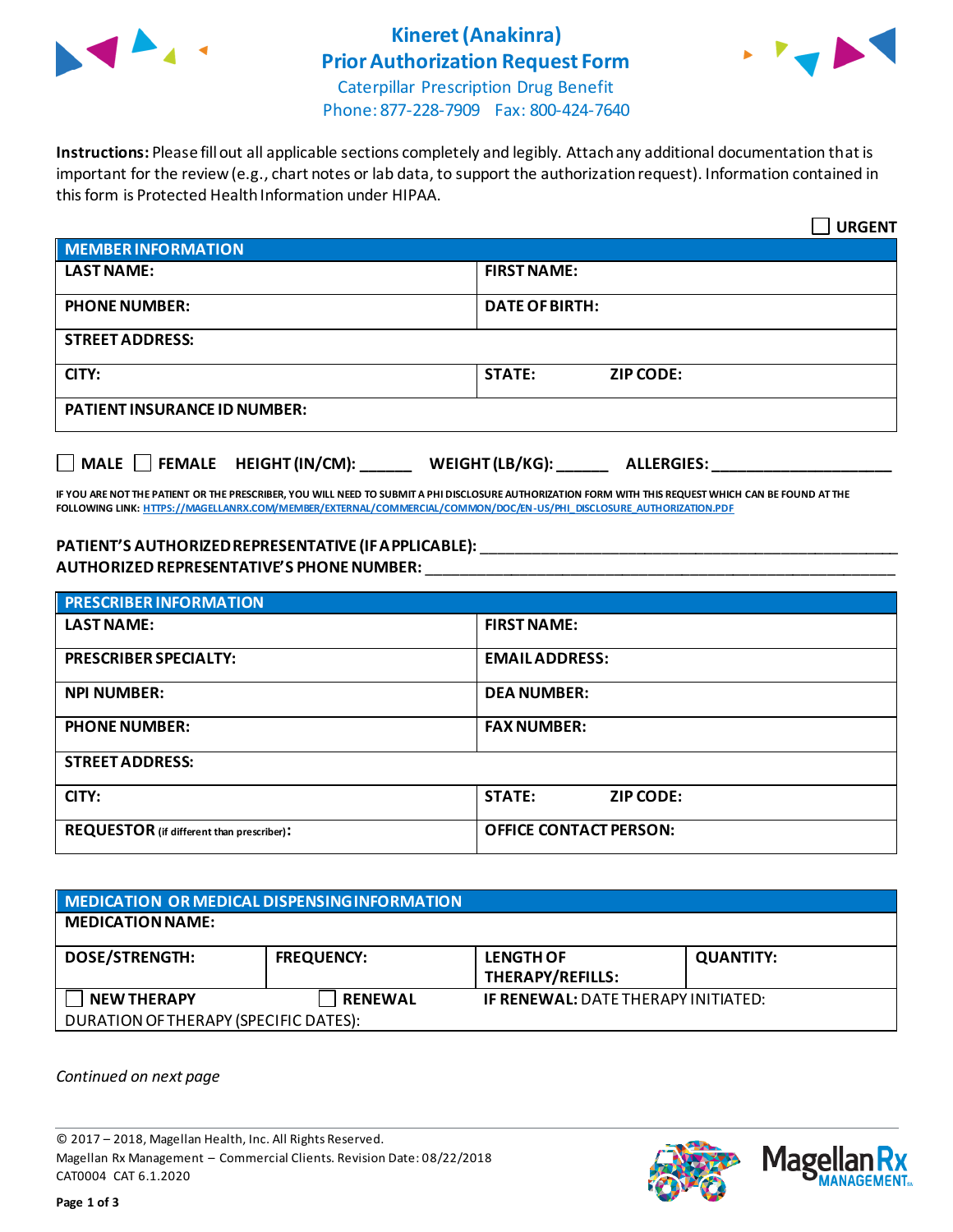

# **Kineret(Anakinra) Prior Authorization Request Form**



Caterpillar Prescription Drug Benefit Phone: 877-228-7909 Fax: 800-424-7640

| <b>MEMBER'S LAST NAME:</b>                                                                                                                                                                                                                                                                                                                                                                                                                                                                                                                                                                                                                                                                                                                                                                                            | <b>MEMBER'S FIRST NAME:</b>                                                                                                                                                                                                                                                                                                                                                                                          |                                                       |  |  |
|-----------------------------------------------------------------------------------------------------------------------------------------------------------------------------------------------------------------------------------------------------------------------------------------------------------------------------------------------------------------------------------------------------------------------------------------------------------------------------------------------------------------------------------------------------------------------------------------------------------------------------------------------------------------------------------------------------------------------------------------------------------------------------------------------------------------------|----------------------------------------------------------------------------------------------------------------------------------------------------------------------------------------------------------------------------------------------------------------------------------------------------------------------------------------------------------------------------------------------------------------------|-------------------------------------------------------|--|--|
| 1. HAS THE PATIENT TRIED ANY OTHER MEDICATIONS FOR THIS CONDITION?                                                                                                                                                                                                                                                                                                                                                                                                                                                                                                                                                                                                                                                                                                                                                    |                                                                                                                                                                                                                                                                                                                                                                                                                      | YES (if yes, complete below)<br>$\blacksquare$ NO     |  |  |
| <b>MEDICATION/THERAPY (SPECIFY</b><br>DRUG NAME AND DOSAGE):                                                                                                                                                                                                                                                                                                                                                                                                                                                                                                                                                                                                                                                                                                                                                          | <b>DURATION OF THERAPY (SPECIFY</b><br>DATES):                                                                                                                                                                                                                                                                                                                                                                       | <b>RESPONSE/REASON FOR</b><br><b>FAILURE/ALLERGY:</b> |  |  |
| <b>2. LIST DIAGNOSES:</b>                                                                                                                                                                                                                                                                                                                                                                                                                                                                                                                                                                                                                                                                                                                                                                                             |                                                                                                                                                                                                                                                                                                                                                                                                                      | <b>ICD-10:</b>                                        |  |  |
| $\Box$ Moderate to severely active rheumatoid arthritis (RA)<br>□ Systemic juvenile Idiopathic arthritis (sJIA)/Adult-onset Still's Disease<br>$\Box$ Hidradenitis suppurativa<br>□ Other Diagnosis ________________ICD-10 Code(s): ___<br>PRIOR AUTHORIZATION.                                                                                                                                                                                                                                                                                                                                                                                                                                                                                                                                                       | 3. REQUIRED CLINICAL INFORMATION: PLEASE PROVIDE ALL RELEVANT CLINICAL INFORMATION TO SUPPORT A                                                                                                                                                                                                                                                                                                                      |                                                       |  |  |
| For diagnosis of RA/sJIA, answer the following:<br>Is Kineret being prescribed by a rheumatologist? $\Box$ Yes $\Box$ No<br>Humira, Enbrel, Simponi, Cimzia, Actemra, etc.)? □ Yes □ No                                                                                                                                                                                                                                                                                                                                                                                                                                                                                                                                                                                                                               | Is the patient on concurrent treatment with another biologic response modifier (e.g., Rituxan, Orencia, Remicade,                                                                                                                                                                                                                                                                                                    |                                                       |  |  |
| For moderately to severely active rheumatoid arthritis (RA), also answer the following:<br>Has the patient had a trial of methotrexate or another oral non-biologic disease modifying anti-rheumatic agent<br>(DMARD) such as Imuran, Ridaura, Plaquenil, sulfasalazine or Arava? $\Box$ Yes $\Box$ No<br>Is the patient unable to take the prerequisite non-biologic DMARD due to chronic liver disease (such as chronic<br>hepatitis, fatty liver, nonalcoholic steatohepatitis/NASH or elevated liver enzymes)? □ Yes □ No<br>Has the patient tried and failed at least a three-month trial of Enbrel? $\Box$ Yes $\Box$ No<br>*Please provide supporting chart notes.<br>Has the patient tried and failed at least a three-month trial of Humira? $\Box$ Yes $\Box$ No<br>*Please provide supporting chart notes. |                                                                                                                                                                                                                                                                                                                                                                                                                      |                                                       |  |  |
| following:<br>Is the patient 2 years or older? $\Box$ Yes $\Box$ No<br>Is the prescriber a Rheumatologist? $\Box$ Yes $\Box$ No<br>*Please provide supporting chart notes.<br>*Please provide supporting chart notes.                                                                                                                                                                                                                                                                                                                                                                                                                                                                                                                                                                                                 | For systemic onset juvenile idiopathic arthritis (sJIA)(including Adult-onset Still's disease), also answer the<br>Has patient's fever and/or arthritis persisted despite a trial of a NSAID? $\Box$ Yes $\Box$ No<br>Has the patient tried and failed at least a three-month trial of Enbrel? $\Box$ Yes $\Box$ No<br>Has the patient tried and failed at least a three-month trial of Humira? $\Box$ Yes $\Box$ No |                                                       |  |  |





<sup>© 2017</sup> – 2018, Magellan Health, Inc. All Rights Reserved. Magellan Rx Management – Commercial Clients. Revision Date: 08/22/2018 CAT0004 CAT 6.1.2021